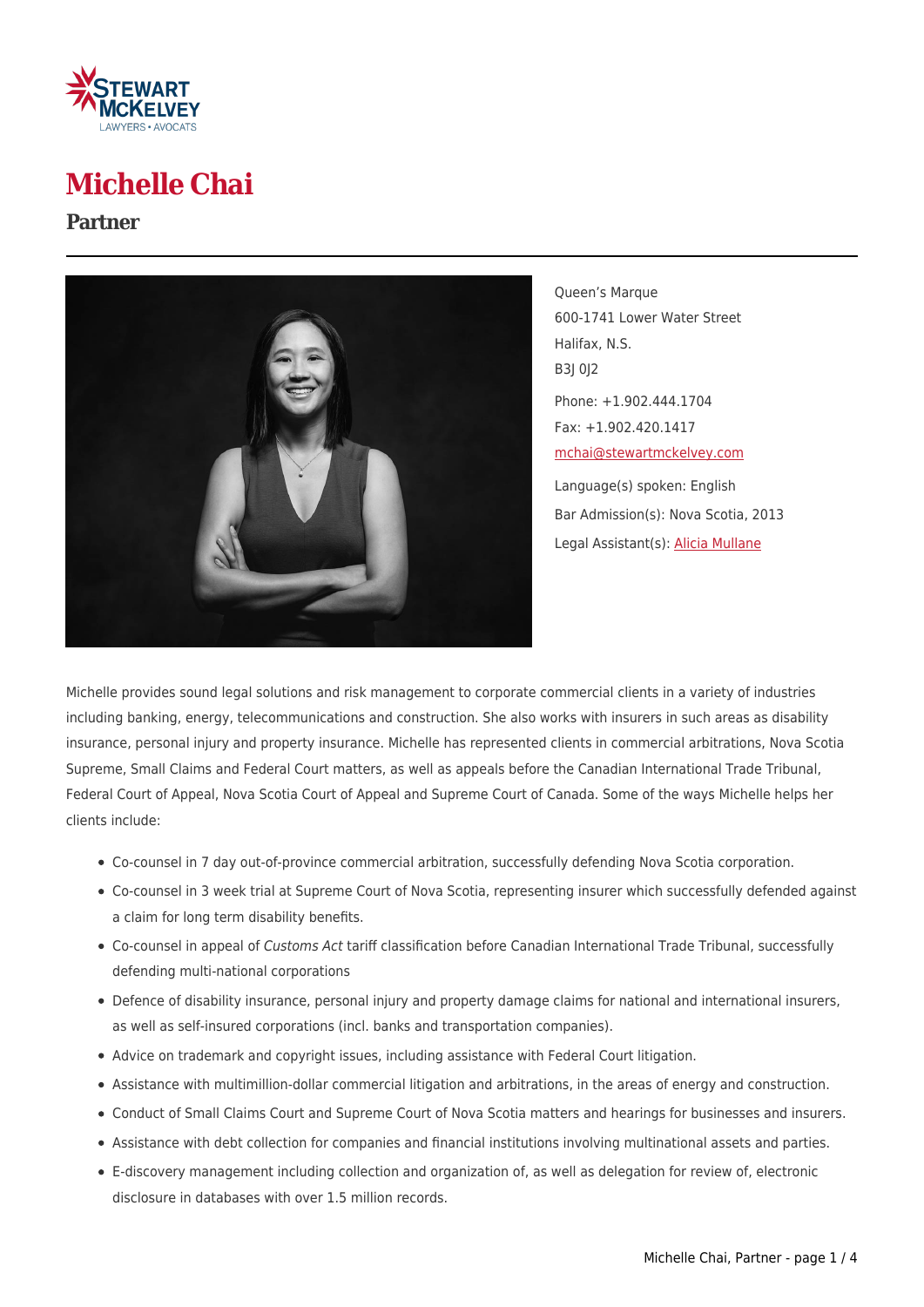## **Practice Areas**

Bankruptcy, Receivership & Insolvency Class Actions Construction Education Environmental & Natural Resources Insurance Intellectual Property Litigation & Alternative Dispute Resolution

## **Education & Career**

## **Education**

Université de Moncton, Trial Advocacy Program, 2016 Dalhousie University, JD, 2012 Queen's University, BAH Political Studies & History, 2009

## **Activities**

Member, Board of Directors, Lawyers Insurance Association of Nova Scotia, 2021 – present Member, Gender Equity Committee, Nova Scotia Barristers' Society, 2019 – present Instructor, Civil Trial Practice, Dalhousie University Schulich School of Law, Winter 2020 – Winter 2021 Member, Board of Directors, Legal Information Society of Nova Scotia, 2014 – 2021 Secretary, Executive, Legal Information Society of Nova Scotia, 2017 – 2021 Member, Canadian Defence Lawyers Association, 2013 – present Member, Board of Directors, Young Canadian Arbitration Practitioners, 2017 – 2020 Member, Young Canadian Arbitration Practitioners, 2011 – present Member, Canadian Bar Association, 2012 – present Presenter/volunteer, Canadian Bar Association, Law Day, 2013 – 2018 Member-at-Large, Canadian Bar Association, Women's Lawyer Forum, 2018 – 2019 Member, Canadian Bar Association Equality Committee, 2014 – 2017 Member, Canadian Bar Association, Interim Governance & Equality Committee, 2017 Volunteer, Stewart McKelvey United Way Committee, 2012 – 2014 Volunteer, Habitat for Humanity, 2012 – 2015 Coach, Saint Mary's University Pre-Law Society, Osgoode Cup Moot, 2015 Member and lead volunteer, Law Day Planning Committee, Canadian Bar Association, 2013 Volunteer and team leader, Play in a Day, Legal Information Society of Nova Scotia, 2012 – 2013 Member and volunteer, Philanthropy Committee, Legal Information Society of Nova Scotia, 2012 – 2013 Volunteer member, Gender Equity Committee, Nova Scotia Barristers' Society, 2012 – 2013 Member, Diversity in the Judiciary Subcommittee & Uncommon Law Subcommittee, Gender Equity Committee, Nova Scotia Barristers' Society, 2012 – 2013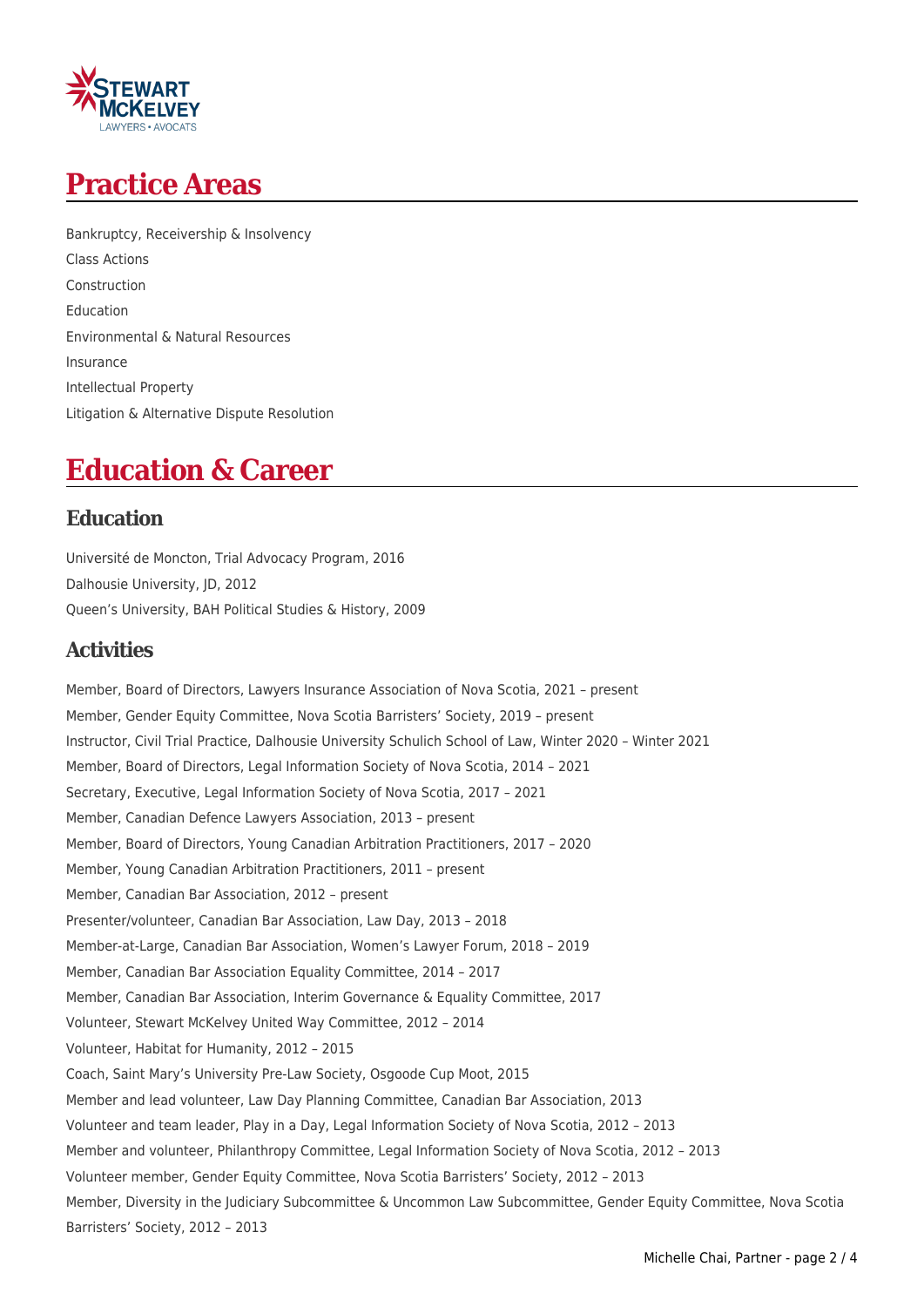

# **Thought Leadership**

Discovering a Denial: Recent Ontario decision sheds light on discoverability of claims against LTD insurers June 03, 2022

Richards Estate sets the limits on actions against LTD insurers February 27, 2020

Client Update: Limitation periods & denial of LTD benefits: the NSSC decision in Cameron May 09, 2018

Client Update: Supreme Court of Canada dismisses appeals in punitive damages cases May 26, 2016

Client Update: Nova Scotia Court of Appeal Substantially Reduces Punitive Damages in LTD Case (Plus a Primer on the New Nova Scotia Limitations Act) November 23, 2015

Client Update: Recent Developments: Disability Insurance Policies December 17, 2014

Client Update: Nova Scotia Supreme Court awards \$500,000 in Punitive Damages in LTD case July 09, 2014

## **Publications**

Author, "Field trip frenzy: liability for off-campus activities", Discovery: Atlantic Education and the Law – Spring 2019 June 12, 2019

Putting the new generation of lawyers under the magnifying glass, Touchstones – The Newsletter of the CBA's Equality Committee

July 22, 2015

Re:Sound Dancing Again, Stewart McKelvey's IP/IT Blog, The Medium April 15, 2015

What's in a name? (Why there is no copyright in your name), Stewart McKelvey's IP/IT Blog, The Medium January 12, 2015

Re:Sound Flexes its Musical Muscles, Stewart McKelvey's IP/IT Blog, The Medium May 26, 2014